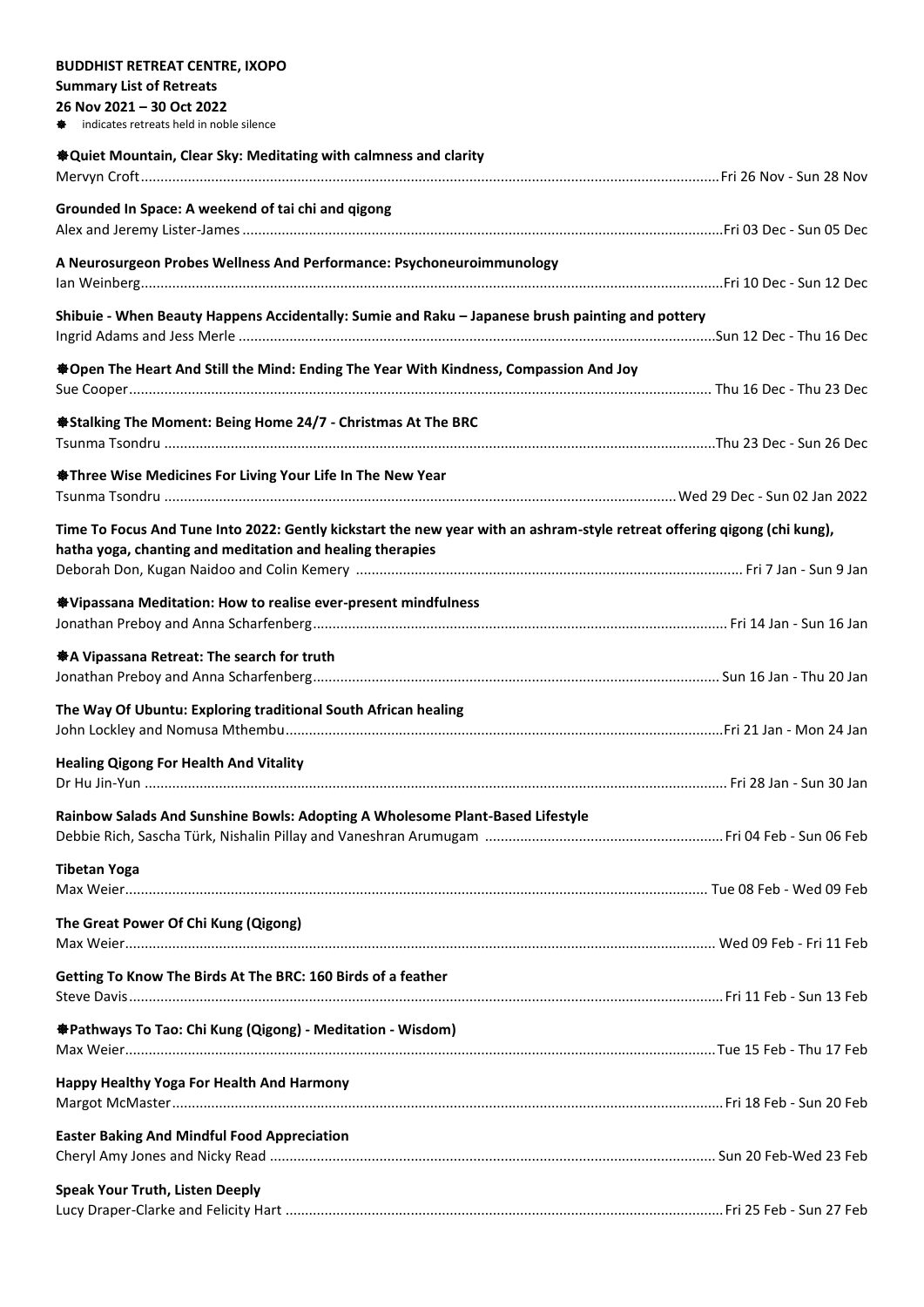| A Neurosurgeon Probes Wellness And Performance: Psychoneuroimmunology                                                                         |  |
|-----------------------------------------------------------------------------------------------------------------------------------------------|--|
| Yin And Yang: A Yoga Retreat: Release, relax and restore                                                                                      |  |
| From Fear To Fundamental Well-Being                                                                                                           |  |
| The Healing Art Of Reiki (Level 1), Yoga And Meditation: Heal the body, relax the mind                                                        |  |
| Deepening The Healing Art Of Reiki: Reiki (Levels 2 and 3), yoga and meditation                                                               |  |
| ※ A Weekend Of Kindness At The BRC                                                                                                            |  |
| Mist Rising, Rain Falling: A qigong retreat                                                                                                   |  |
| Reclaim Your Power: A journey to inner balance                                                                                                |  |
| ※Open The Heart And Still The Mind: Embracing grief and gratitude with compassion                                                             |  |
| World As Lover, World As Self: Finding our way home in difficult times                                                                        |  |
| Vinyāsa Yoga And Meditation                                                                                                                   |  |
| Come As You Are: Secular Buddhism, Existential Philosophy And Psychotherapy. Can Buddhism effectively treat the struggles<br>we face in life? |  |
| <b><math>\clubsuit</math> Under The Full Moon Of May: Wesak - celebrating 25 centuries of Buddhism</b>                                        |  |
| ※Beginner's Mind, Quiet Mind: Meditation Instruction And Practice for Meaningful Daily Living                                                 |  |
| Releasing Ourselves From Old Stories: Stepping from the past into an abundant future by drawing on the Ancient Hawaiian                       |  |
| practice of Ho'oponopono                                                                                                                      |  |
| The Heart And Art Of Awakening - Part 1: Shift your life though presence and art                                                              |  |
| The Heart And Art Of Awakening - Part 2: Going deeper                                                                                         |  |
| The Sacred Feminine: Empowering the feminine with yoga, meditation and your astrological moon                                                 |  |
| An Introduction To Mindfulness Based Living: "Knowing the present"                                                                            |  |
| Cultivating Mind-Heart Resonance Through Emotional Intelligence And Mindfulness                                                               |  |
| Iyengar Yoga: Nudging the body into shape and health                                                                                          |  |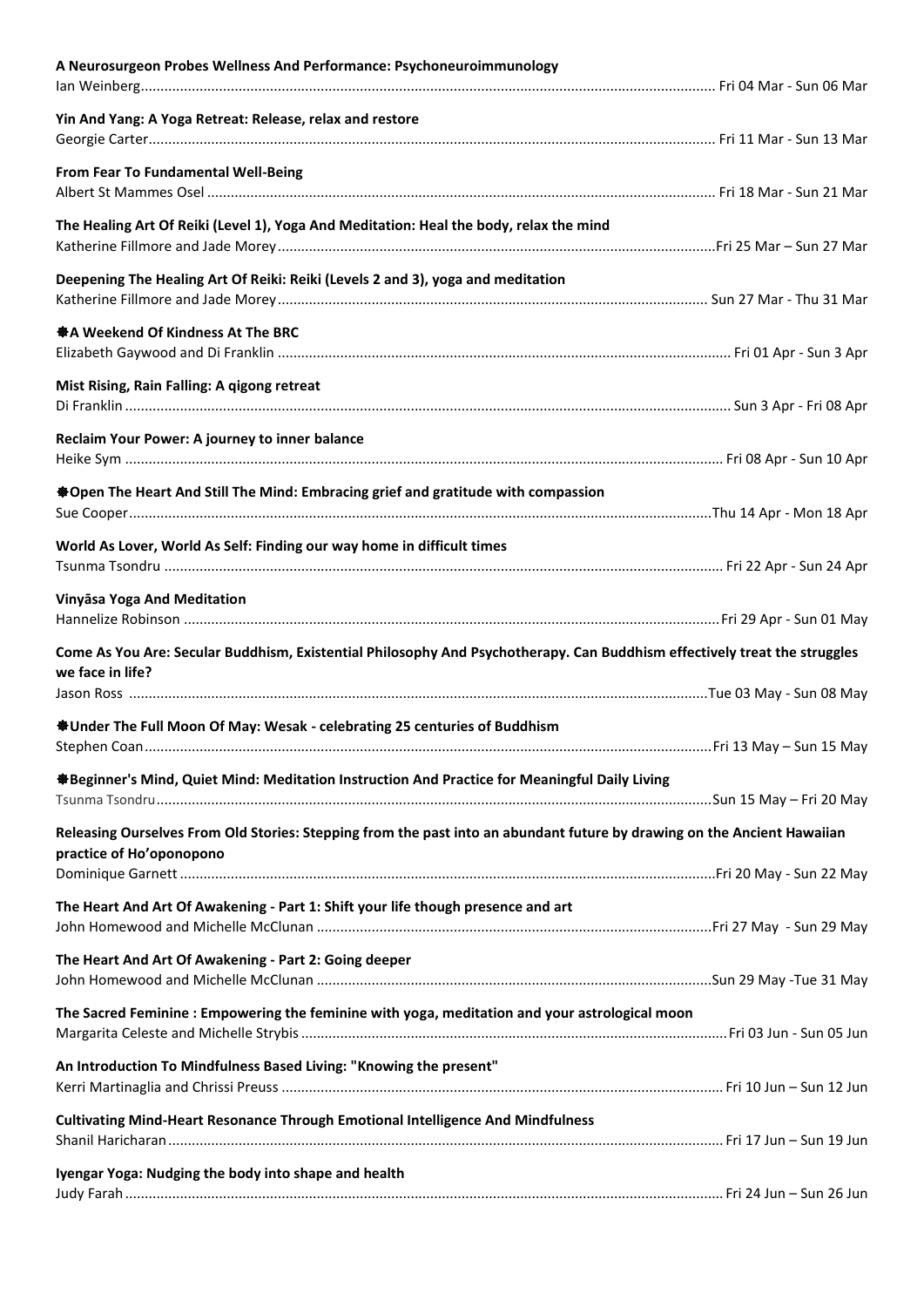| Iyengar Yoga: Deepening your practice                                                                                        |  |  |
|------------------------------------------------------------------------------------------------------------------------------|--|--|
| *Saying Yes To Life - Finding The Divinity Within Ourselves: How having 'faith' can help us live wholeheartedly in the midst |  |  |
| of a challenging and uncertain world                                                                                         |  |  |
| <b>Gardening For Happiness: The Basics Of Gardening</b>                                                                      |  |  |
| <b>Ethical Investing For Sustainability</b>                                                                                  |  |  |
| An Antidote To Insecurity                                                                                                    |  |  |
| <b>Traditional Hatha and Raja Yoga</b>                                                                                       |  |  |
| Anger - On The Path Of Love                                                                                                  |  |  |
| Finding And Keeping Your Centre: Taking Care Of Ourselves In Order To Be Of Service To Others                                |  |  |
| A Weekend Of Hatha Yoga: Rekindle Your Life Energy                                                                           |  |  |
| Moving Meditation: Cultivating The Four Energies Of Tai Chi                                                                  |  |  |
| <b>Relaxation: Opening And Relaxing The Heart And Mind</b>                                                                   |  |  |
| Working With The Elements: Enquiry Into Ourselves And The World Around Us Through A Deeper Understanding Of Our              |  |  |
| <b>Environment</b>                                                                                                           |  |  |
| A Yin Yoga Retreat: Restorative Yoga                                                                                         |  |  |
| The Body Has Something To Say: Exploring Our Thinking Bodies Through Yoga, Meditation And Therapeutic Reflection             |  |  |
| Nia - Retreat Through Dance: Curating Life As Art                                                                            |  |  |
| A Taste of Somatics: Feeling And Healing The Body From Within                                                                |  |  |
| Healing The Family Tree: An Ancestor And Us Writing Retreat                                                                  |  |  |
| Between First In-Breath And Last Out-Breath: The Art Of Story-telling                                                        |  |  |
| The Moon At The Window - A Silent Retreat With Ryokan                                                                        |  |  |
| Yinsight Yoga: Yin Yoga And Mindfulness Meditation                                                                           |  |  |
| Stand Like A Tree To Power Up Your Chi                                                                                       |  |  |